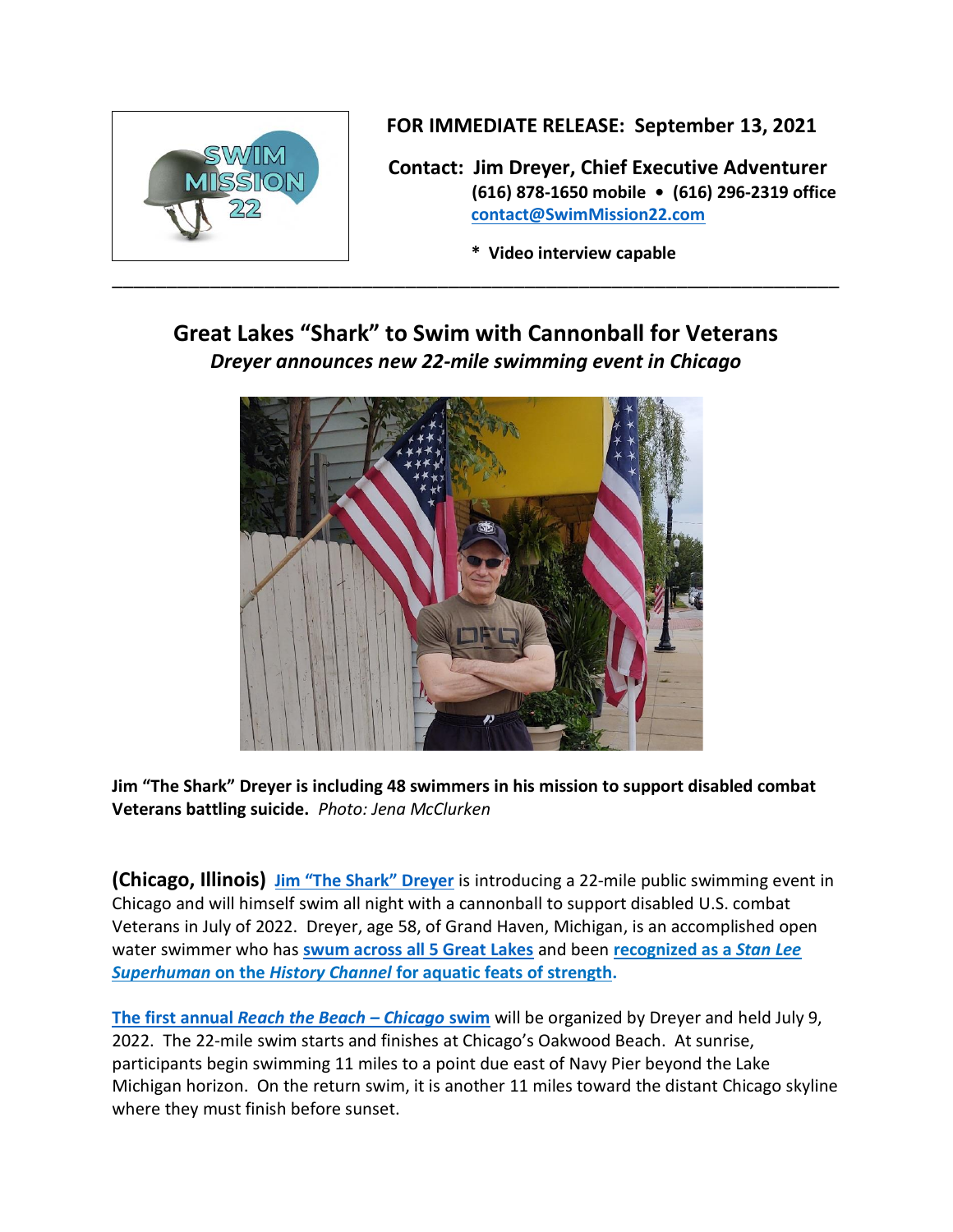Limited to 48 swimmers who have raised funds for Dreyer's **Swim Mission 22 [Veterans](https://www.swimmission22.com/mission-to-make-22-irrelevant) [Program](https://www.swimmission22.com/mission-to-make-22-irrelevant)**, 12 teams of 4 swimmers may participate in a relay race or distance competition. Unique awards are offered for both teams and individuals, including replica *War of 1812* cannonballs mounted as trophies. Each team is provided their own dedicated support boat and crew.

### *"While this competition, set with America's tallest and most spectacular skyline as a backdrop, has obvious rewards - the greatest reward is knowing that while literally swimming for new horizons you are creating new horizons for Veterans," Dreyer said.*

#### • **Watch** *[Reach the Beach](http://www.swimmission22.com/our-videos) – Chicago* **Video**

The cannonball trophies tie into Dreyer's **Dusk 'til Dawn [Cannonball](https://www.swimmission22.com/the-shark-veteran-swims) Swim**, part of his joint swimming effort on July 11th and 12th with the **[Veteran](https://www.swimmission22.com/the-shark-veteran-swims) Swim Team** - 4 disabled combat Veterans who will be selected to participate in Dreyer's *Swim Mission 22 Veterans Program*. The joint swim, expected to meet or exceed 22 miles, is to raise awareness for the **[estimated](https://www.va.gov/opa/docs/Suicide-Data-Report-2012-final.pdf) 22 [Veterans who die by suicide daily](https://www.va.gov/opa/docs/Suicide-Data-Report-2012-final.pdf)**, often due to post-traumatic stress (PTS) and traumatic brain injury (TBI), referred to as the "invisible wounds of war."

Dreyer will swim while symbolically bearing 22 pounds of deadweight (negative buoyancy) strapped to his body, including a cannonball - and in his words, "Sink or swim (S.O.S.) for Veterans." He will begin from Chicago's Oakwood Beach at sunset on July 11th and swim for 9 hours overnight to the furthest point offshore he can reach before sunrise. His goal is to swim at least 11 miles to the turnaround point on the *Reach the Beach – Chicago* swim course.

At sunrise on the morning of July 12th, the *Veteran Swim Team* will rendezvous with Dreyer somewhere beyond the Lake Michigan horizon and make the swim back to shore to complete the roundtrip. This swim culminates months of positive goal-oriented training through the program for the Veterans. The Veteran Swim is made possible through the fundraising efforts of *Reach the Beach – Chicago* swimmers.

"The actual weight of the cannonball I will be carrying pales in comparison to the true weight of the burden our heroic men and women of the armed forces carry from their valorous sacrifices for our freedom," Dreyer said. "When the Veterans complete their swim, the cannonball, once a symbol of their burden, will be presented to them as an honorary commendation and will now represent their empowerment to overcome challenges and a new beginning. Their courage will once again inspire us all."

## • **Watch** *[Dusk 'til Dawn Cannonball Swim](http://www.swimmission22.com/our-videos)* **Video**

"While the 22-mile *Reach the Beach – Chicago* swim course has the significance of being the **same distance as an English Channel crossing**, I believe our swimmers recognize the greater significance of the number "22" in the military community. We thank the fundraising swimmers who share our goal of making the number "22" irrelevant."